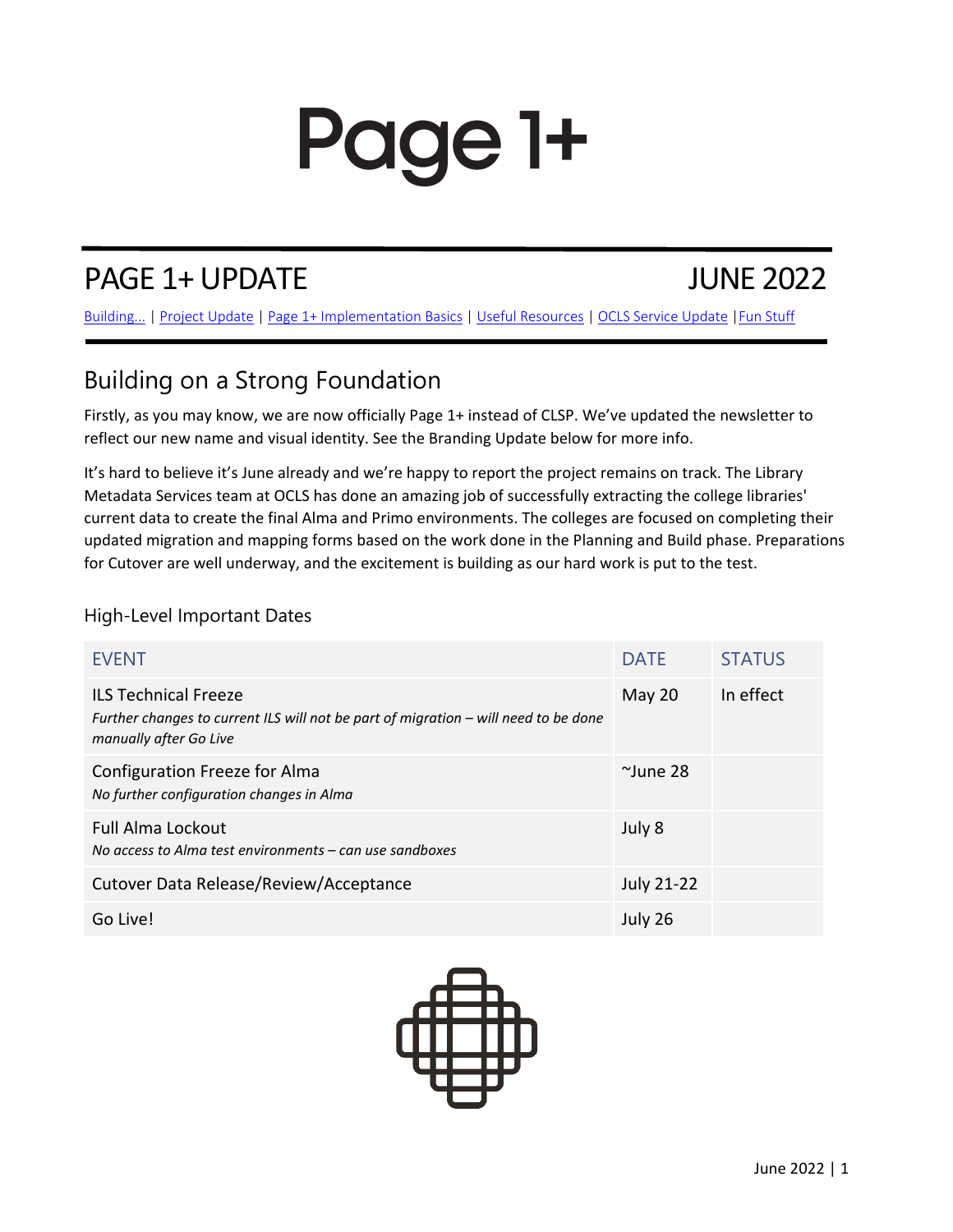## <span id="page-1-0"></span>Project Update

#### MILESTONES COMPLETED

- Completed Scheduling Jobs spreadsheet
- New data extracts completed
- Completing SIS and SSO integrations (ongoing)

### FUTURE MILESTONES

- Complete draft Mapping & Migration Forms
- Complete final Mapping & Migration Forms

Most recently, the college libraries have completed their draft mapping and migration forms, this set of forms is based on the previous versions and only specific changes needed to be reflected.

The ILS technical freeze is now in effect and no additional data or changes in the college libraries' current ILS will be migrated into Alma unless they are done manually by the library after Go Live.

OCLS is also working with the colleges on testing their e-resources and finding creative solutions to have things up and running as quickly as possible after Go Live.

### Branding Project

Page 1+ has been introduced to library directors and staff. Page 1+ Brand Ambassador training took place on Monday. In addition, we have provided generic and college-specific files with the icon and Page 1+ graphics in the new Page 1+ LibGuide Branding page, as well as brand guidelines, a PowerPoint template and other material. The launch plan will be communicated shortly, and draft communications will be provided for different user groups, such as students, faculty, and college leadership.

## Page 1+ Implementation Basics

For those of you that aren't familiar with Alma & Primo, here are some basics!

#### PROJECT OVERVIEW

- **Project Status: On track**
- In Build Phase
- Go Live Date: July 26, 2022
- Se[e Project Overview](https://clo-collaboration-spaces.atlassian.net/l/c/QNiDbYX0) for more information

#### IMPORTANT EX LIBRIS TERMS

#### **Data Review and Acceptance**

Refers to formal review of new Cutover data in Alma with written acceptance, as well as formal review and acceptance of Primo VE. Acceptance is required for Go Live.

## Useful Resources

The [Page 1+ Alma & Primo Guide](https://clo.libguides.com/clsp-almaprimoguide) continues to grow with the addition of Analytics and Branding pages. On the Train Your Users page, we have added a generic presentation about the Page 1+ project for library staff and a new section on Searching designed for students but it can be used by library staff as well.

Coming soon: Communications Library and Resource Sharing